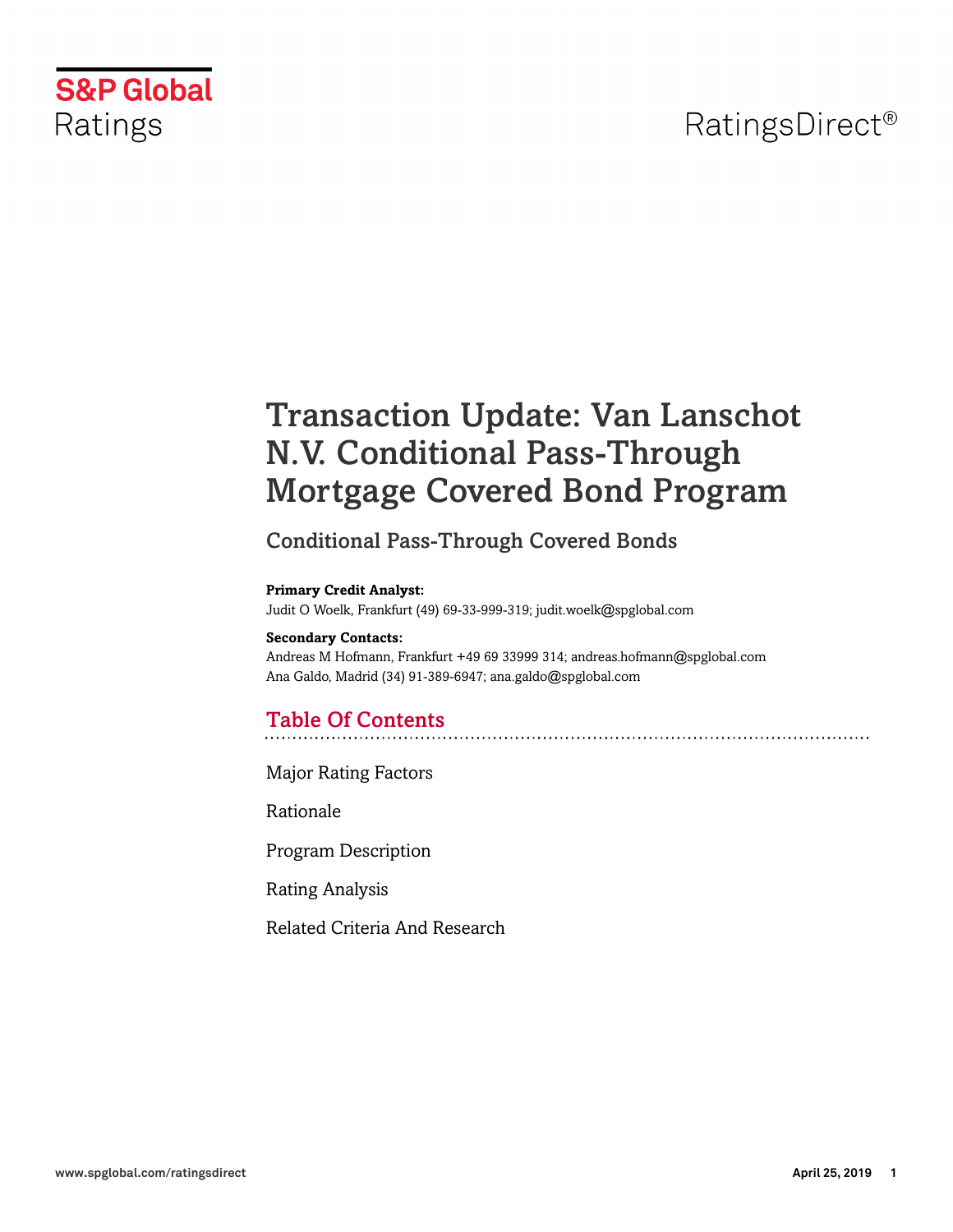# Transaction Update: Van Lanschot N.V. Conditional Pass-Through Mortgage Covered Bond Program

Conditional Pass-Through Covered Bonds

## Ratings Detail



N/A--Not applicable.

## <span id="page-1-0"></span>Major Rating Factors

#### Strengths

- Potential mismatches between the assets and liabilities are structurally mitigated, allowing us to delink the covered bond ratings from the long-term issuer credit rating (ICR).
- Contractual credit enhancement provides a substantial buffer over the credit enhancement level commensurate with the 'AAA' rating.
- Cover pool credit quality has remained stable over time.

#### Weaknesses

- The structure does not benefit from an interest rate swap.
- Cash belonging to the special-purpose entity (SPE) is mixed with cash belonging to the issuer and could be lost if Van Lanschot becomes insolvent.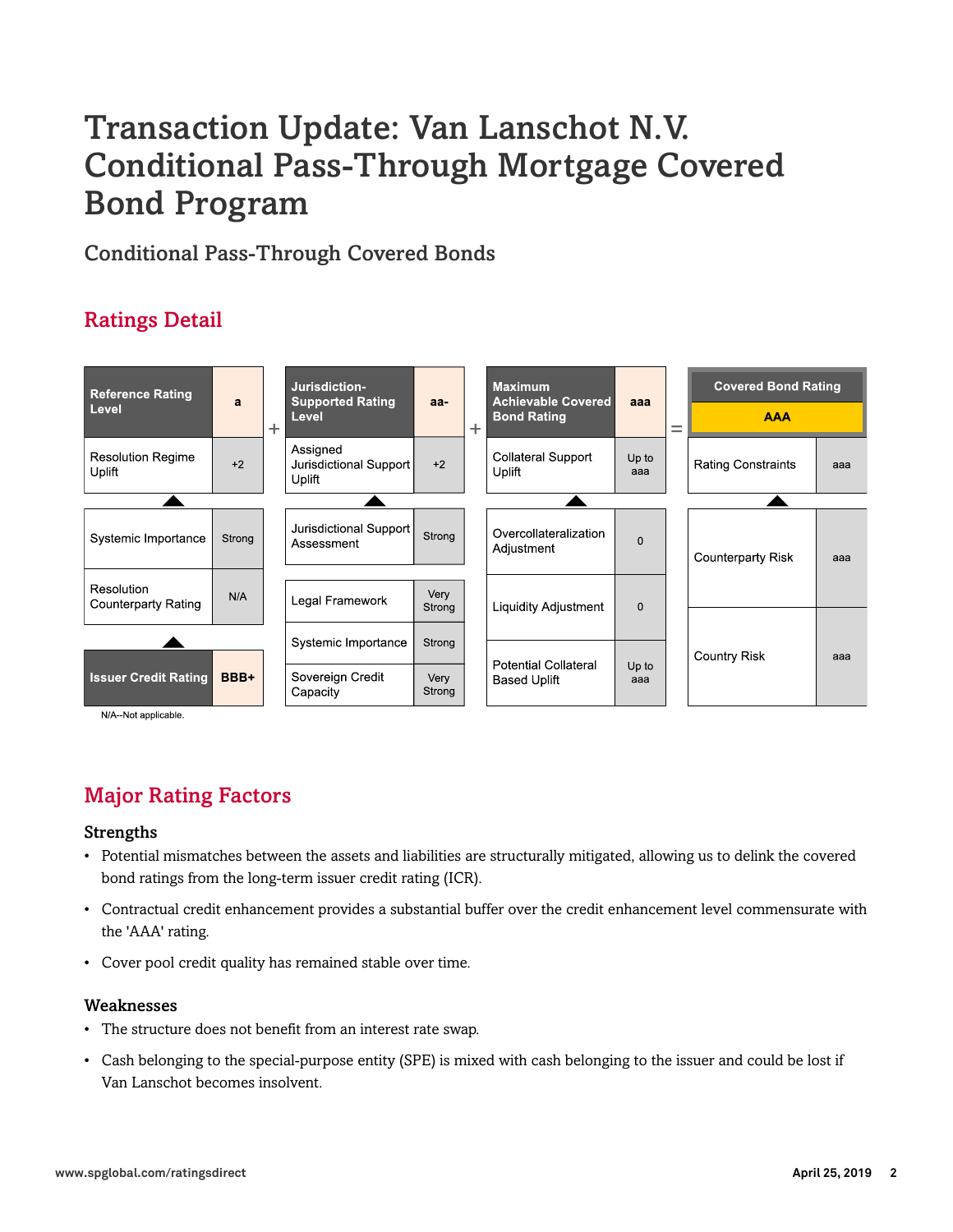### <span id="page-2-0"></span>Rationale

This transaction update follows our periodic review of Van Lanschot N.V.'s (Van Lanschot) conditional pass-through covered bond program.

Our covered bond ratings process follows the methodology and assumptions outlined in our "Covered Bonds Criteria," published on Dec. 9, 2014, and "Covered Bond Ratings Framework: Methodology And Assumptions," published on June 30, 2015. In addition, our analysis is based on our criteria for assessing pools of Dutch residential loans (see "Methodology And Assumptions: Assessing Pools Of European Residential Loans," published on Aug. 4, 2017).

We consider that the transaction documents, together with the Dutch legal and regulatory framework, effectively isolate the cover pool assets for the benefit of the covered bondholders. This asset isolation allows us to assign a higher rating to the covered bonds than our long-term ICR.

Van Lanschot is domiciled in The Netherlands, which is subject to the EU's Bank Recovery and Resolution Directive (BRRD). We consider that mortgage covered bonds have a strong systemic importance to The Netherlands. These factors increase the likelihood that Van Lanschot would continue servicing its covered bonds without accessing the cover pool or receiving jurisdictional support, even following a bail-in of its senior unsecured obligations. Therefore, under our covered bonds criteria, we assess the reference rating level (RRL) as 'a'.

We considered the likelihood for the provision of jurisdictional support. Based on a strong jurisdictional support assessment for mortgage programs in The Netherlands, we assigned two notches of uplift from the RRL. Therefore, we assess the jurisdiction-supported rating level (JRL) as 'aa-'.

The program can switch the bullet payment obligation into a pass-through payment, allowing us to delink the ratings on the covered bonds from the JRL. The JRL constitutes a floor to our ratings, but the potential uplift granted by our analysis of the collateral support could exceed the four notches that we would grant to programs that are exposed to asset-liability mismatch risk.

Based on our cash flow analysis as of Dec. 31, 2018, the available credit enhancement, after our adjustment for set-off of 14.52%, exceeds the 4.21% commensurate with a 'AAA' rating.

There are currently no rating constraints to the 'AAA' ratings relating to counterparty or country risks. We do not assign outlooks for ratings on programs whose creditworthiness we believe does not depend on that of the issuing bank.

<span id="page-2-1"></span>We have based our analysis on criteria articles referenced in the "Related Criteria" section.

## Program Description

| Table 1           |                 |
|-------------------|-----------------|
| Program Overview* |                 |
| Jurisdiction      | The Netherlands |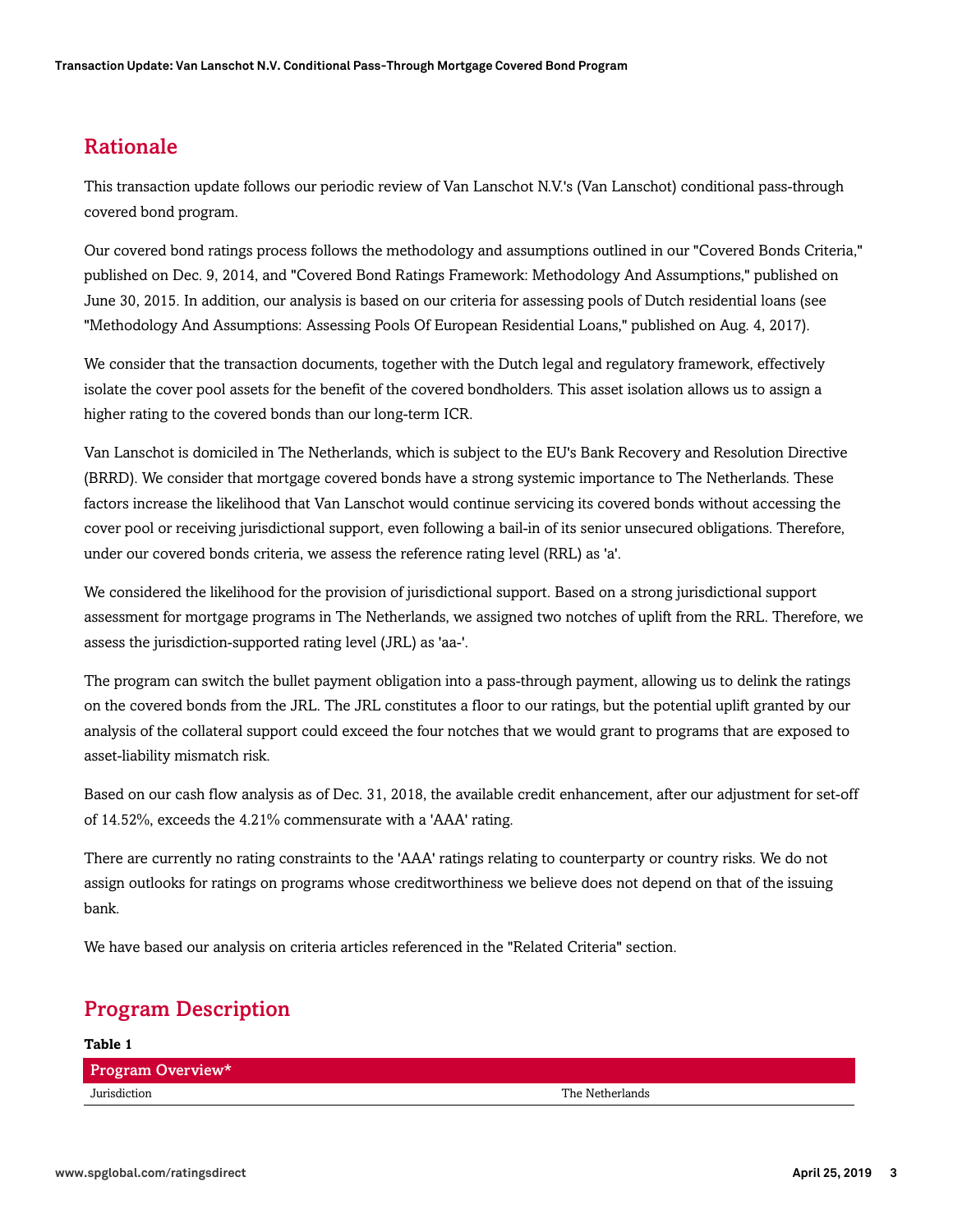#### **Table 1**

| Program Overview* (cont.)                    |                          |
|----------------------------------------------|--------------------------|
| Year of first issuance                       | 2015                     |
| Covered bond type                            | Structured               |
| Outstanding covered bonds (mil. $\epsilon$ ) | 1,500                    |
| Redemption profile                           | Conditional pass-through |
| Underlying assets                            | Residential mortgages    |
| Jurisdictional support uplift (notches)      | $\overline{2}$           |
| Unused notches for jurisdictional support    | $\boldsymbol{0}$         |
| Target credit enhancement (%)                | 4.21                     |
| Available credit enhancement (%)             | 14.52                    |
| Collateral support uplift (notches)          | up to 'AAA'              |
| Unused notches for collateral support        | Not relevant             |
| Total unused notches                         | Not relevant             |

\*Based on data as of Dec. 31, 2018. §A covered bond law in The Netherlands governs the program, together with the program's documentation.

Set up in 2015, the program is backed by Dutch residential mortgage loans.

The issuer, Van Lanschot N.V., is a midsize bank within the Dutch banking system and the second-largest private bank in this market.

The mortgage covered bonds issued by Van Lanschot's conditional pass-through covered bond program constitute senior unsecured unsubordinated obligations of Van Lanschot.

If Van Lanschot is unable to pay the outstanding covered bonds, the Van Lanschot Conditional Pass-Through Covered Bond Co. B.V. (CBC) will guarantee payments on the bonds.

The CBC is a bankruptcy remote SPE with the mandate to manage the mortgage receivables in the cover pool and to guarantee payment of the covered bonds to the noteholders. In order to enable the CBC to guarantee payments on the covered bonds, Van Lanschot sold the cover pool assets to the SPE at closing and further sales may take place regularly.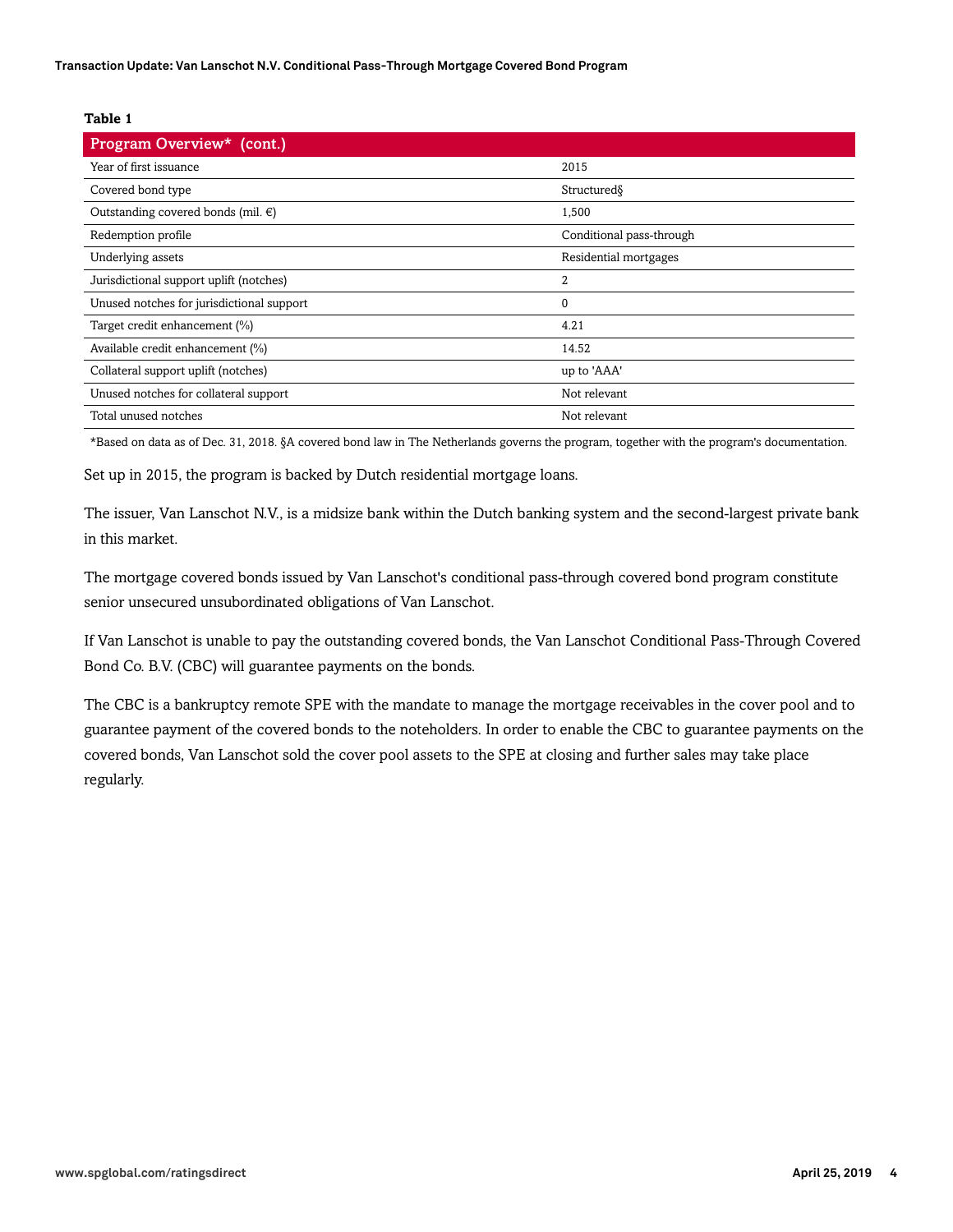**Transaction Update: Van Lanschot N.V. Conditional Pass-Through Mortgage Covered Bond Program**

#### **Chart 1**

#### **Program Structure**



Source:

Copyright © 2019 by Standard & Poor's Financial Services LLC. All rights reserved.

Van Lanschot will pay interest and principal on each series of covered bonds on the respective scheduled payment dates. The program is structured such that, following an issuer bankruptcy and upon certain trigger events materializing, the redemption of the notes will switch to pass-through, and the scheduled maturity date of the covered bond will become extended to the legal final maturity date. In "pass-through mode" the covered bond will continue to pay timely interest, and the legal final maturity date is 32 years after the scheduled maturity date.

The possibility to extend the scheduled maturity date, as well as to switch the bullet payment obligation into a pass-through payment, allows us to delink the ratings on the covered bonds from the JRL.

This means that the JRL constitutes a floor to our rating, but the potential uplift granted by analysis of the collateral support could exceed the four notches that we would grant to programs that are exposed to asset-liability mismatch risk.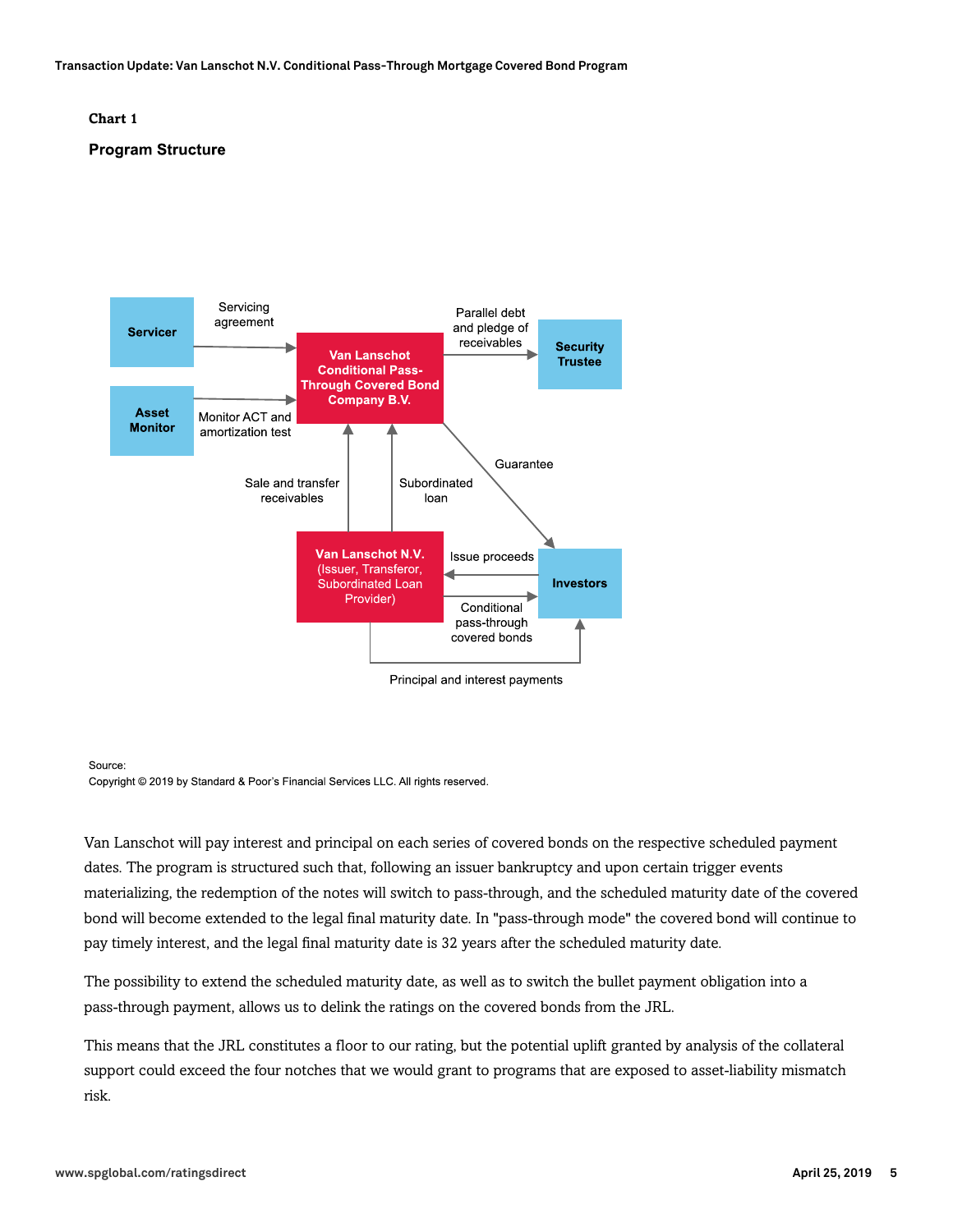Two tests control that the overcollateralization does not decrease below a minimum predetermined level. Prior to issuer insolvency, the monthly asset cover test (ACT) monitors the level of credit enhancement. If this falls below the minimum commitment, the issuer will undertake its best efforts to transfer collateral to the CBC to ensure that the ACT is met by the next monthly evaluation. As long as the breach of the ACT is not cured, the issuer cannot issue new covered bonds, and the CBC cannot transfer funds back to the issuer.

After issuer bankruptcy the monthly amortization test determines if there is at least 15% overcollateralization available to the program. If the amortization test is breached, all covered bonds will become pass-through covered bonds, and the CBC will be required to use all funds available to redeem all covered bonds pro rata.

#### **Table 2**

| <b>Program Participants</b>             |                                                                                          |                    |                          |
|-----------------------------------------|------------------------------------------------------------------------------------------|--------------------|--------------------------|
| Role                                    | <b>Name</b>                                                                              | Rating             | <b>Rating dependency</b> |
| Issuer                                  | Van Lanschot N.V.                                                                        | BBB+/Stable/A-2    | No                       |
| Originator                              | Van Lanschot N.V.                                                                        | BBB+/Stable/A-2    | No                       |
| Guarantor                               | Van Lanschot Conditional Pass-Through Covered Bond<br>Company B.V.                       | <b>NR</b>          | No                       |
| Arranger                                | Van Lanschot N.V.                                                                        | BBB+/Stable/A-2    | No                       |
| Co-arranger                             | Rabobank Nederland, based on the rating on the parent bank.                              | $A+$ /Positive/A-1 | No                       |
| CBC account bank                        | Société Générale S.A., Amsterdam Branch, based on the rating<br>on the parent bank.      | A/Positive/A-1     | Yes                      |
| Trustee                                 | Stichting Security Trustee Van Lanschot Conditional<br>Pass-Through Covered Bond Company | <b>NR</b>          | No                       |
| Servicer                                | Van Lanschot N.V.                                                                        | BBB+/Stable/A-2    | No                       |
| Administrator                           | Intertrust Administrative Services B.V.                                                  | <b>NR</b>          | No                       |
| Principal paying agent and<br>registrar | Citibank N.A., London Branch, based on the rating on the parent<br>bank.                 | A+/Stable/A-1      | No                       |

<span id="page-5-0"></span>NR--Not rated.

## Rating Analysis

#### Legal and regulatory risks

We base our legal analysis on our "Structured Finance: Asset Isolation And Special-Purpose Entity Methodology," criteria, published on March 29, 2017 (SPE criteria), "Guarantee Criteria," published on Oct. 21, 2016, and our covered bond ratings framework.

The covered bonds are governed by the Dutch covered bond framework. The Dutch general framework is principle-based and was introduced as secondary legislation in the Dutch Financial Supervision Act ("Wet op het financieel toezicht"). It comprises the Decree on Prudential Rules Regulation ("Besluit prudentieel toezicht Wft") and the Implementing Regulation ("Uitvoeringsregeling Wft"). In January 2015, a revised legislative framework came into force. The new legislation is incorporated into the Dutch Financial Supervision Act and introduces, among other provisions, mandatory ACTs, including a 5% minimum overcollateralization, mandatory liquidity buffer, and mandatory audits.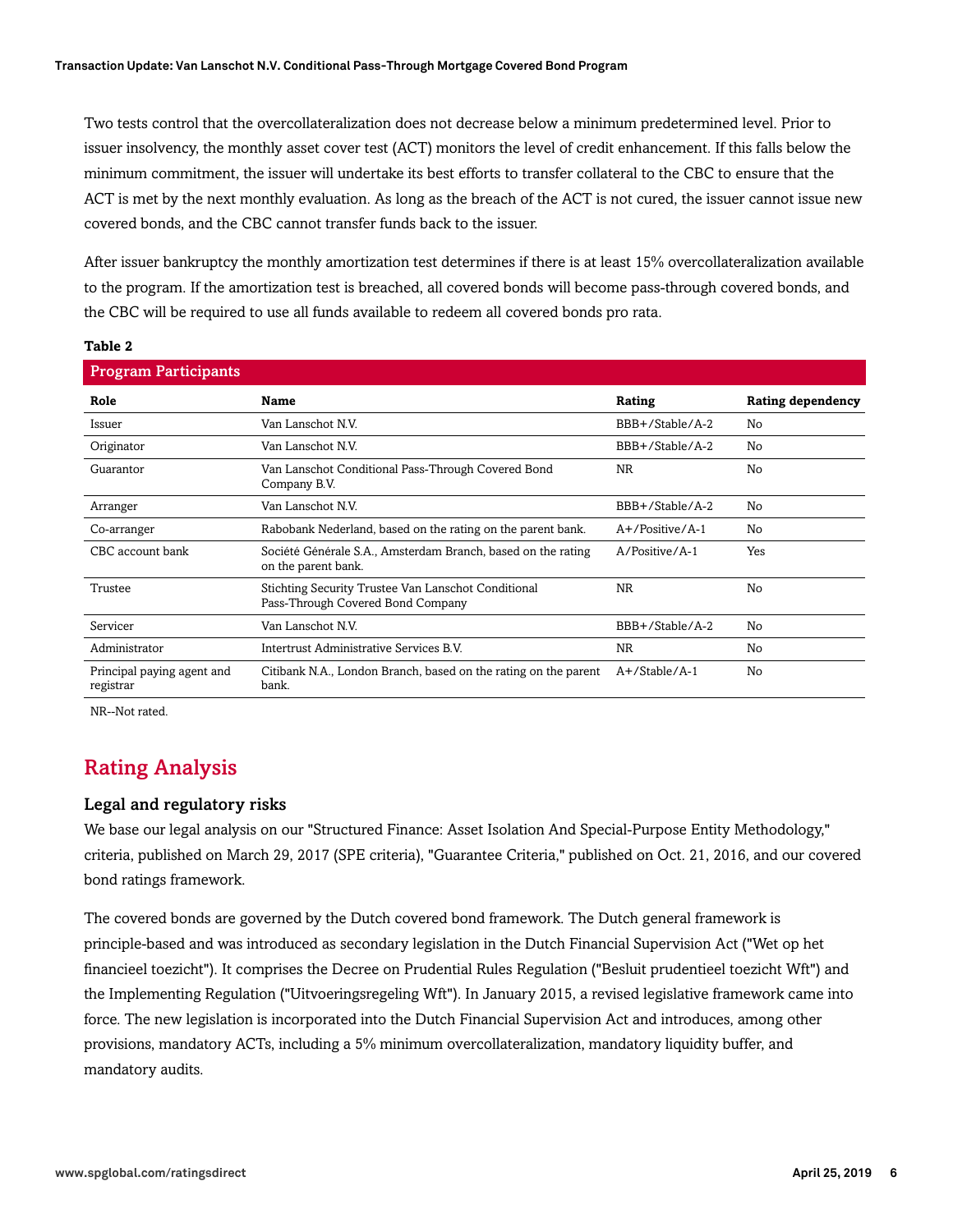As is typical for structured covered bonds, the detailed provisions applicable to Van Lanschot's conditional pass-through covered bonds are established via contractual obligations.

From our analysis we have concluded that the cover pool assets are effectively isolated for the benefit of covered bondholders. This asset isolation allows us to assign a higher rating to the covered bond program than the long-term ICR on Van Lanschot.

In order to grant a security interest over its assets, the CBC and the security trustee entered into a parallel debt agreement for the benefit of the secured parties. Under this agreement, the guarantor undertakes, through parallel debt, to pay the security trustee the amounts due by it to the secured parties. It thereby creates a claim of the security trustee, which can be validly secured by the rights of pledge created by the pledge agreements.

We have examined whether we can rely on the cover pool cash flows to serve the covered bonds if the issuer becomes insolvent. In our view, this implies that two key preconditions are satisfied: First, that we can reasonably expect that the CBC would not go bankrupt; and, second, that we can be comfortable that the CBC would serve the guarantee if the issuer becomes insolvent.

We have analyzed the CBC within the framework of our SPE criteria. S&P Global Ratings generally regards an entity that satisfies these criteria as sufficiently protected against both voluntary and involuntary insolvency risks. We have concluded the CBC establishment follows our SPE criteria and that we can therefore treat the CBC as a bankruptcy remote entity in our analysis.

We have also analyzed the CBC guarantee based on our guarantee criteria. The guarantee criteria are intended to minimize the risk that a guarantor may be excused from making a payment necessary for paying the holders of rated debt. Therefore, we would normally expect these criteria to be satisfied before giving credit to the guarantee. We have concluded that the CBC guarantee is in line with our guarantee criteria, and therefore we give benefit to the guarantee agreement in the program.

#### Operational and administrative risks

In our opinion, there is no new operational risk from the cover pool's management and loan origination that would constrain the covered bond ratings to the same level as the long-term ICR.

We believe that it is highly likely that a replacement cover pool manager could be appointed if the issuer were to become insolvent. We consider The Netherlands to be an established covered bond market and we believe that the mortgage assets in Van Lanschot's cover pool do not comprise product features that would materially limit the range of available replacement cover pool managers or servicers.

We view the bank's underwriting criteria as prudent. Our view is also supported by the low level of delinquencies on Van Lanschot's mortgages.

Our analysis of operational risk follows the principles laid out in our covered bond ratings framework and "Global Framework For Assessing Operational Risk In Structured Finance Transactions," published on Oct. 9, 2014.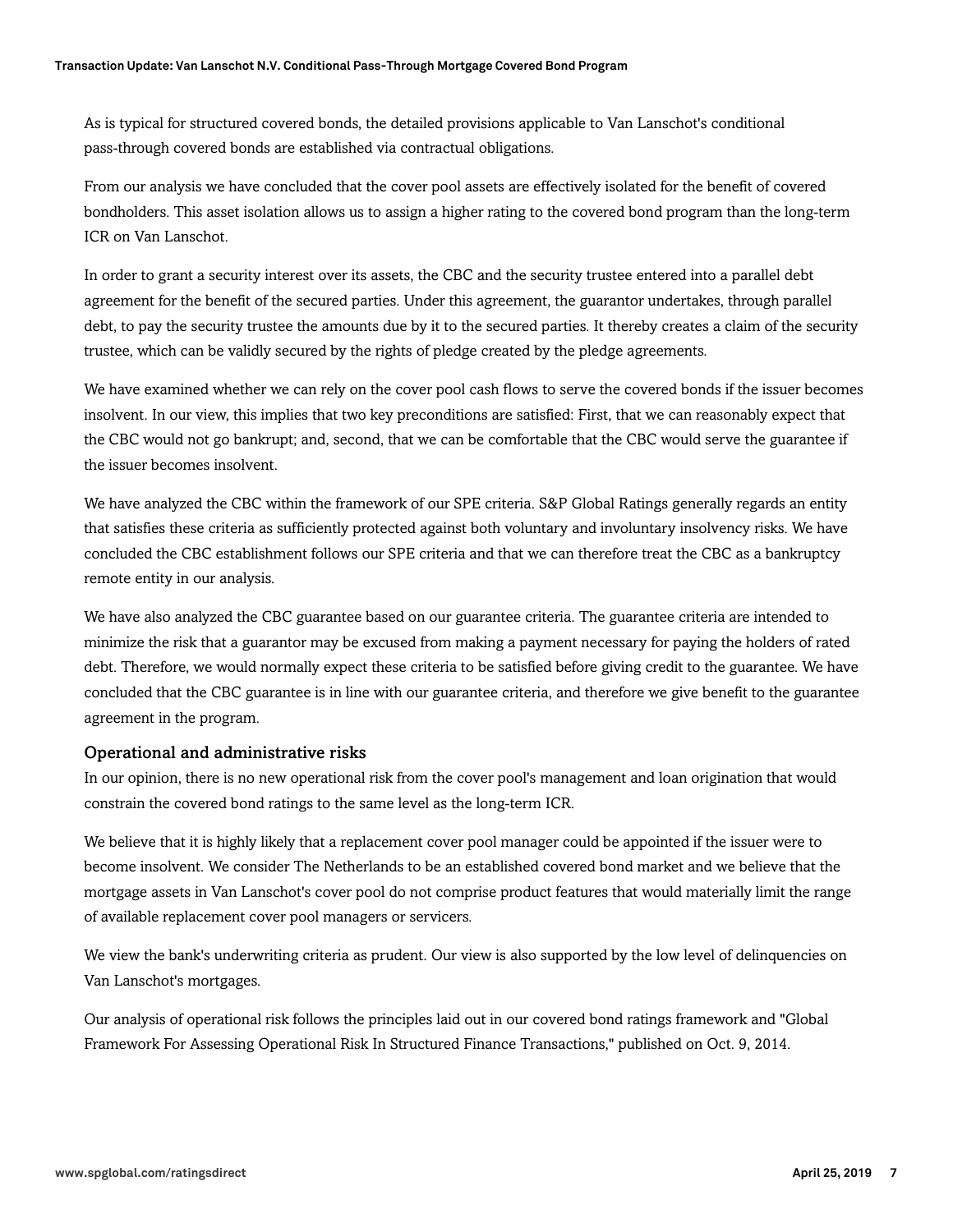#### Resolution regime analysis

As part of our covered bonds criteria, our analysis considers any resolution regime in place in the Netherlands to determine the RRL. The RRL on Van Lanschot, which is the starting point for any further uplift in our analysis, is 'a'. We consider the following factors:

- Van Lanschot is domiciled in the Netherlands, which is subject to the EU's BRRD. Resolution regimes like the BRRD increase the probability that an issuer could service its covered bonds even following a default on its senior unsecured obligations because the law exempts covered bonds from bail-in risk if there is a bank resolution. We consider this as an internal form of support, because the bail-in of certain creditors of the issuer does not require direct government support.
- Further, we consider covered bonds to have strong systemic importance to the Netherlands. Based on these two facts, we add two notches of resolution support uplift to the ICR. (see "Assessments For Jurisdictional Support According To Our Covered Bonds Criteria," published on Oct. 16, 2018).
- There is no resolution counterparty rating (RCR) on Van Lanschot N.V.

The resulting RRL is the higher of ICR plus two notches and RCR, which results in an RRL of 'a'.

#### Jurisdictional support analysis

In our jurisdictional support analysis, we assess the likelihood that a covered bond program facing stress would receive support from a government-sponsored initiative instead of from the liquidation of collateral assets in the open market.

Our assessment of the expected jurisdictional support for Dutch mortgage programs is strong. Under our covered bonds criteria, this means that the program can receive up to two notches of jurisdictional uplift over the RRL. As the rating on the Netherlands is 'AAA', the program can receive the full two notches of jurisdictional support. The JRL is therefore 'aa-'.

#### Collateral support analysis

The cover pool comprises solely Dutch owner-occupied residential mortgage loans originated by Van Lanschot (see table 3). We base our analysis on loan-by-loan data provided by the issuer as of Dec. 31, 2018.

We have analyzed the portfolio and applied stresses commensurate with a 'AAA' rating scenario to estimate the level of defaults, as shown by our risk measure, the weighted-average foreclosure frequency (WAFF); and our loss estimate measure, the weighted-average loss severity (WALS). We base our loan-level analysis of Van Lanschot's cover pool on our assumptions for Dutch residential loans in our European residential loans criteria (see "Methodology and Assumptions: Assessing Pools Of European Residential Loans," published on Aug. 4, 2017).

The cover pool decreased by about 9% to €1.73 billion in December 2018 from €1.91 billion in January 2017, but continues to remain fairly granular.

The below tables provide an overview on the key characteristics of the cover pool. All loans are backed by owner-occupied residential properties. The weighted-average loan-to-value ratios have decreased, which resulted in lower 'AAA' WAFF and WALS for the cover pool, compared to the previous analysis. Arrears remain at a very low level and the predominant share of the loans pay fixed interest rate.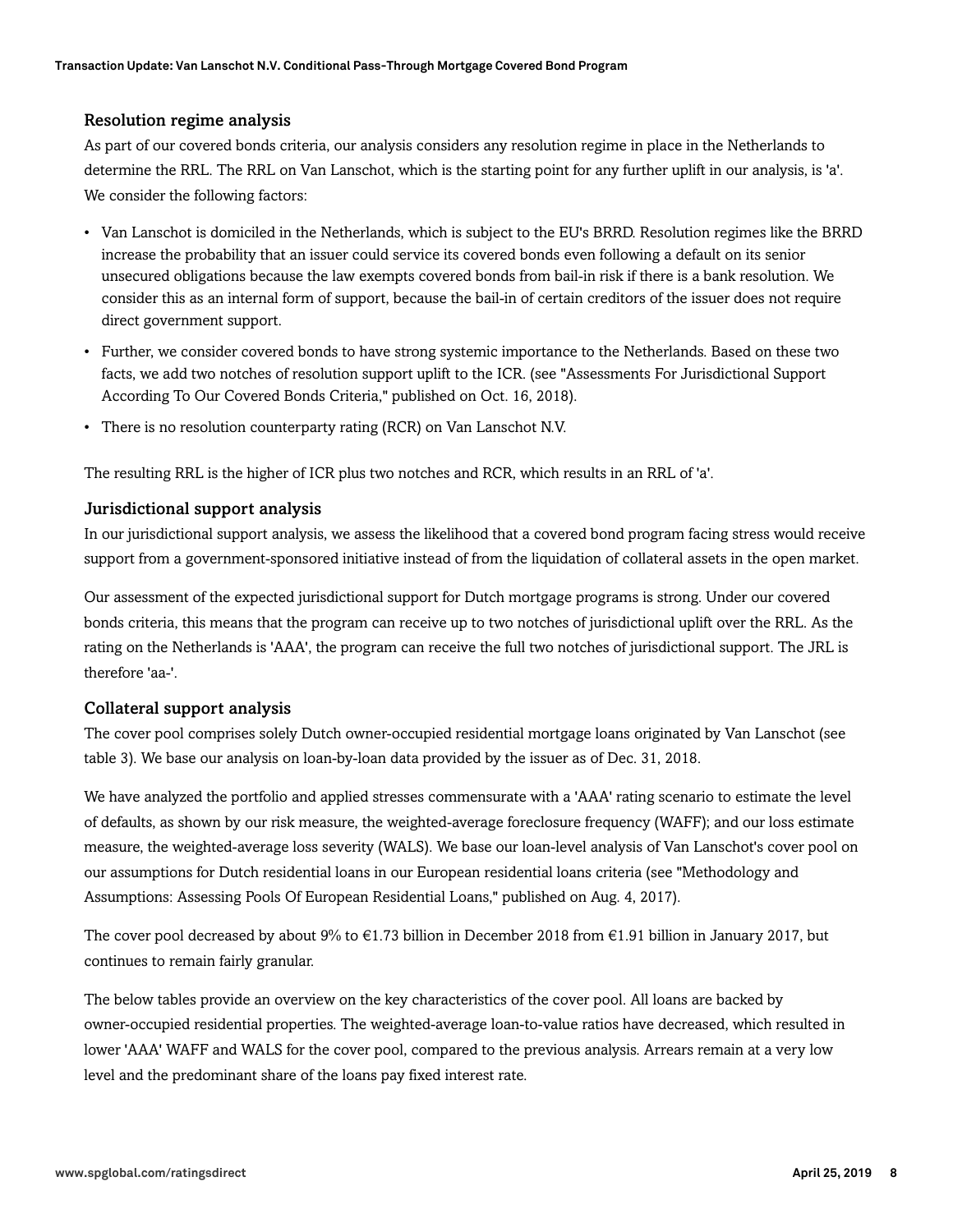#### **Table 3**

| <b>Cover Pool Composition</b> |                                            |                                                                                         |         |     |
|-------------------------------|--------------------------------------------|-----------------------------------------------------------------------------------------|---------|-----|
|                               | As of Dec. 31, 2018<br>As of Jan. 31, 2017 |                                                                                         |         |     |
| Asset type                    |                                            | Value (mil. €) Percentage of cover pool (%) Value (mil. €) Percentage of cover pool (%) |         |     |
| Residential*                  | 1.717.9                                    | 100                                                                                     | 1.890.1 | 100 |
| Commercial                    | 0                                          | $\Omega$                                                                                |         |     |
| Substitute assets             | 0                                          | 0                                                                                       |         |     |
| Other asset type              | 0                                          | $\Omega$                                                                                |         |     |
| Total                         | 1.717.9                                    | 100                                                                                     | 1.890.1 | 100 |

\*Net of saving deposits.

#### **Table 4**

#### Key Credit Metrics

|                                            | As of Dec. 31, 2018   | As of Jan. 31, 2017   |
|--------------------------------------------|-----------------------|-----------------------|
| Average loan size $(\epsilon)$             | 433,289               | 421,470               |
| Original weighted-average LTV ratio (%)    | 84.19                 | 92.89                 |
| Current weighted-average LTV*              | 67.89                 | 80.16                 |
| Weighted-average loan seasoning (months) § | 118.77                | 122.85                |
| Balance of loans in arrears (%)            | 0.07                  | 0.41                  |
| Owner occupied properties (%)              | 100                   | 100                   |
| Interest rate type $(\% )$                 | 97.7 fixed-rate loans | 91.9 fixed-rate loans |
| Weighted-average interest rate (%)         | 2.66                  | 2.99                  |
| Interest-only                              | 96.2                  | 96.36                 |
| Credit analysis results:                   |                       |                       |
| WAFF $(\% )$                               | 16.47                 | 20.44                 |
| WALS $(\% )$                               | 39.42                 | 41.4                  |

\*Loan-to-foreclosure value adjusted for developments in the house-price index. §Seasoning refers to the elapsed loan term. LTV--Loan-to-value.

#### **Table 5**

#### Original Loan-To-Value Ratios

|                                       | As of Dec. 31, 2018          | As of Jan. 31, 2017          |
|---------------------------------------|------------------------------|------------------------------|
| $(\%)$                                | Percentage of cover pool (%) | Percentage of cover pool (%) |
| Below 50                              | 9.74                         | 8.26                         |
| 50-60                                 | 7.00                         | 6.10                         |
| 60-70                                 | 9.19                         | 7.06                         |
| 70-80                                 | 12.33                        | 9.50                         |
| 80-90                                 | 15.13                        | 10.32                        |
| 90-100                                | 15.93                        | 14.2                         |
| Above 100                             | 30.67                        | 44.55                        |
| Weighted-average loan-to-value ratios | 84.19                        | 92.89                        |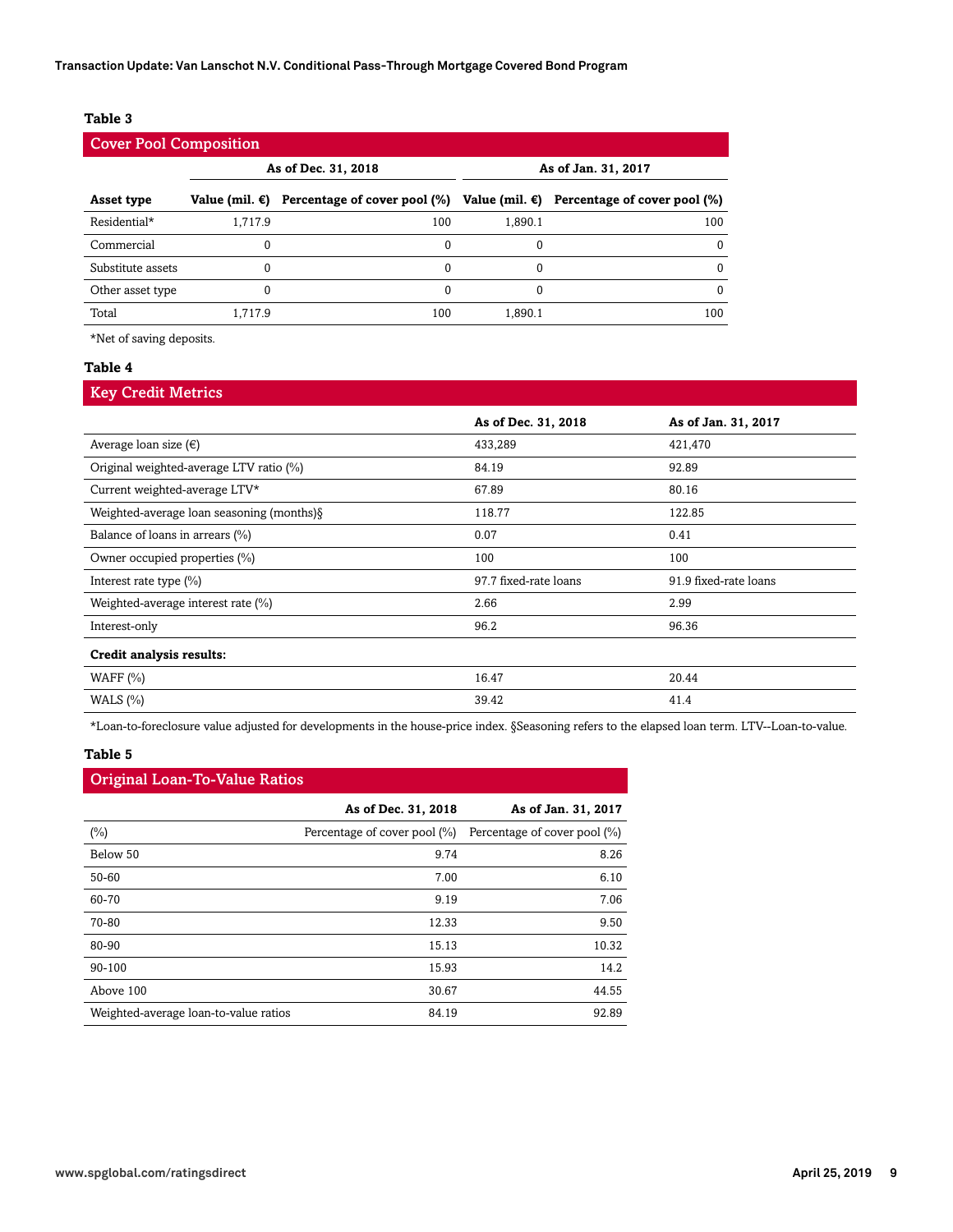**Transaction Update: Van Lanschot N.V. Conditional Pass-Through Mortgage Covered Bond Program**

#### **Table 6**

| <b>Current Indexed Loan-To-Value Ratios</b> |                     |                                                             |  |
|---------------------------------------------|---------------------|-------------------------------------------------------------|--|
|                                             | As of Dec. 31, 2018 | As of Jan. 31, 2017                                         |  |
| $(\%)$                                      |                     | Current loan-to-indexed value Current loan-to-indexed value |  |
| Below 50                                    | 25.33               | 8.26                                                        |  |
| 50-60                                       | 11.71               | 6.1                                                         |  |
| 60-70                                       | 16.12               | 7.06                                                        |  |
| 70-80                                       | 14.68               | 9.5                                                         |  |
| 80-90                                       | 11.61               | 10.32                                                       |  |
| 90-100                                      | 9.57                | 14.2                                                        |  |
| Above 100                                   | 10.98               | 44.55                                                       |  |
| Weighted-average loan-to-value ratios       | 67.89               | 92.89                                                       |  |

Our analysis of the covered bonds' payment structure shows that cash flows from the cover pool assets would be sufficient, at the 'AAA' rating level, to make timely payment of interest and ultimate payment of principal to the covered bond program on its legal final maturity.

Total available credit enhancement in the program was 15.23% as of Dec. 31, 2018. Following our adjustment to account for set-off risk, we calculated an adjusted available credit enhancement of 14.52% for end 2018. We believe the target credit enhancement level sufficient to achieve the 'AAA' rating is 4.21%. This is a decrease from 5.72% as of Jan. 2017, mainly due to the improved credit results.

| Loan Seasoning Distribution* |                             |                             |  |
|------------------------------|-----------------------------|-----------------------------|--|
|                              | As of Dec. 31, 2018         | As of Jan. 31, 2017         |  |
|                              | Percentage of portfolio (%) | Percentage of portfolio (%) |  |
| Less than 18 months          | 14.68                       | 10.15                       |  |
| 18-24                        | 2.49                        | 3.87                        |  |
| 24-36                        | 6.35                        | 3.22                        |  |
| 36-48                        | 8.24                        | 1.40                        |  |
| 48-60                        | 2.29                        | 0.65                        |  |
| 60-72                        | 0.93                        | 0.94                        |  |
| 72-84                        | 0.59                        | 2.61                        |  |
| 84-96                        | 0.81                        | 5.86                        |  |
| 96-108                       | 2.32                        | 6.49                        |  |
| 108-120                      | 4.92                        | 7.53                        |  |
| Above 120                    | 56.39                       | 57.28                       |  |

\*Seasoning refers to the elapsed loan term.

#### **Table 8**

**Table 7**

| Geographic Distribution Of Loan Assets |                                                                           |                     |  |
|----------------------------------------|---------------------------------------------------------------------------|---------------------|--|
|                                        | As of Dec. 31, 2018                                                       | As of Jan. 31, 2017 |  |
|                                        | Top five concentrations Percentage of cover pool Percentage of cover pool |                     |  |
| Noord Holland                          | 31 44                                                                     | 29.30               |  |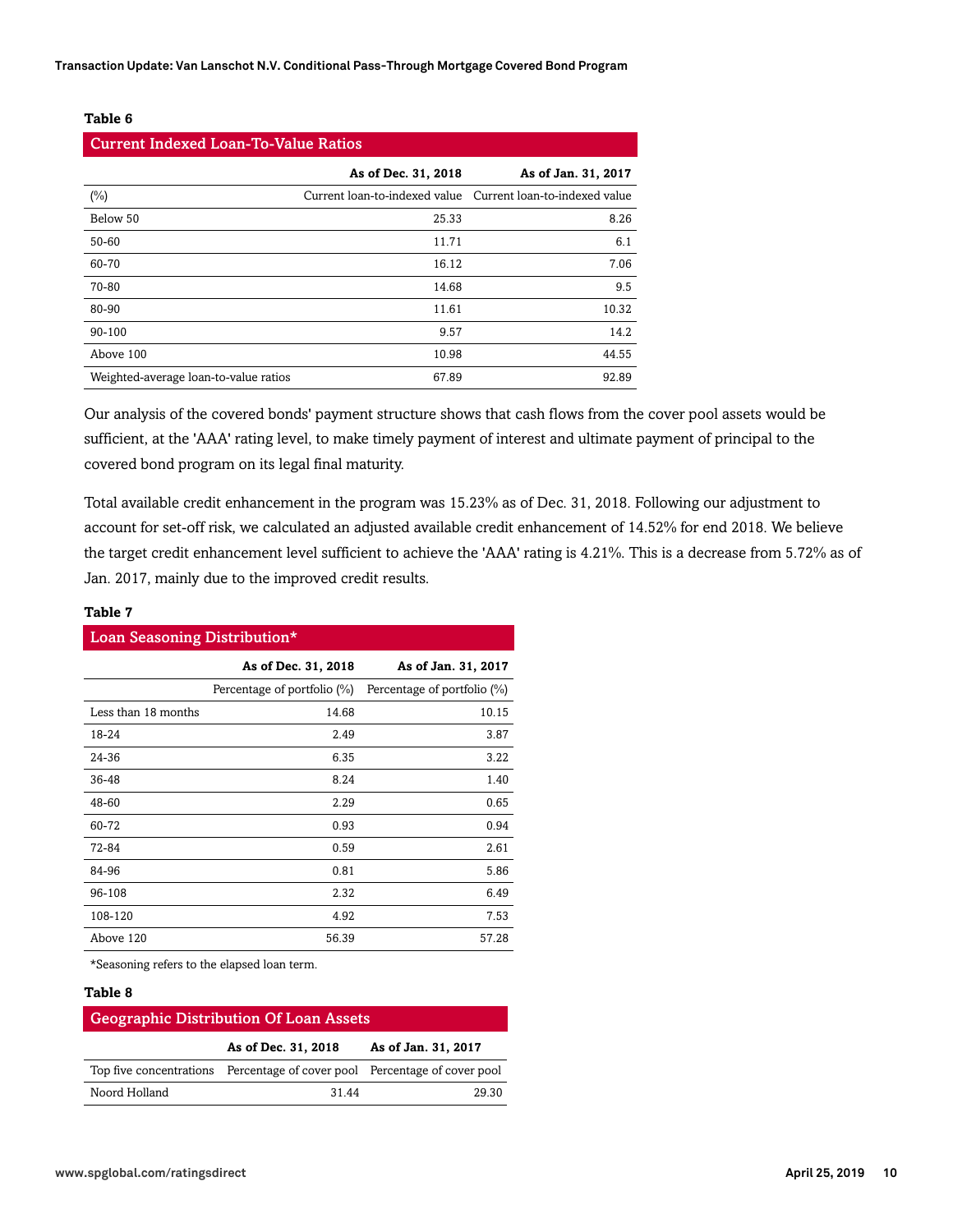**Transaction Update: Van Lanschot N.V. Conditional Pass-Through Mortgage Covered Bond Program**

#### **Table 8**

| <b>Geographic Distribution Of Loan Assets (cont.)</b> |        |        |  |
|-------------------------------------------------------|--------|--------|--|
| As of Dec. 31, 2018<br>As of Jan. 31, 2017            |        |        |  |
| Zuid Holland                                          | 19.86  | 21.26  |  |
| Noord Brabant                                         | 15.74  | 16.25  |  |
| Gelderland                                            | 9.33   | 9.61   |  |
| Utrecht                                               | 13.79  | 13.36  |  |
| Other                                                 | 9.84   | 10.22  |  |
| Total                                                 | 100.00 | 100.00 |  |

#### **Table 9**

#### Collateral Uplift Metrics

|                                                                       | As of Dec. 31, 2018          | As of Feb 28, 2017           |
|-----------------------------------------------------------------------|------------------------------|------------------------------|
| Asset WAM (years)                                                     | 18.74                        | 19.13                        |
| Liability WAM (years)                                                 | 5.3 (extendible by up to 32) | 7.2 (extendible by up to 32) |
| Available credit enhancement                                          | 14.52                        | 26.00                        |
| Required credit enhancement for first notch of collateral uplift (%)  | N/A                          | N/A                          |
| Required credit enhancement for second notch of collateral uplift (%) | N/A                          | N/A                          |
| Required credit enhancement for third notch of collateral uplift (%)  | N/A                          | N/A                          |
| Target credit enhancement for maximum uplift (%)                      | 4.21                         | 5.72                         |
| Potential collateral-based uplift (notches)                           | Unlimited                    | Unlimited                    |
| Adjustment for liquidity                                              | N                            | N                            |
| Adjustment for committed overcollateralization                        | N                            | N                            |
| Collateral support uplift (notches)                                   | Unlimited                    | Unlimited                    |

WAM--Weighted-average maturity. N/A--Not applicable.

#### Counterparty risk

We have identified several counterparty risks to which the covered bonds are exposed. However, these are either structurally addressed in line with our current counterparty criteria or taken into account in our cash flow modeling. Therefore, we believe that they do not constrain the rating from a counterparty risk perspective (see "Counterparty Risk Framework: Methodology And Assumptions" published on March 8, 2019).

Borrowers in the cover pool will make mortgage payments by direct debit into Van Lanschot collection accounts. This would expose the program to commingling risk. We have stressed this risk in our cash flow model by assuming that two months of collections are lost.

The collections are transferred on the 14th day of each month into the CBC account held with Société Générale S.A., Amsterdam Branch. The CBC account bank has committed to replace itself if it were to lose its 'A' long-term rating.

In addition, there are various forms of set-off risk relating to deposit accounts, other claims, and savings deposits. The ACT addresses these risks by limiting the maximum amount of covered bonds that can be issued under the program.

There are no derivatives registered in the cover pool, and we have taken interest rate risk into account in our cash flow modelling.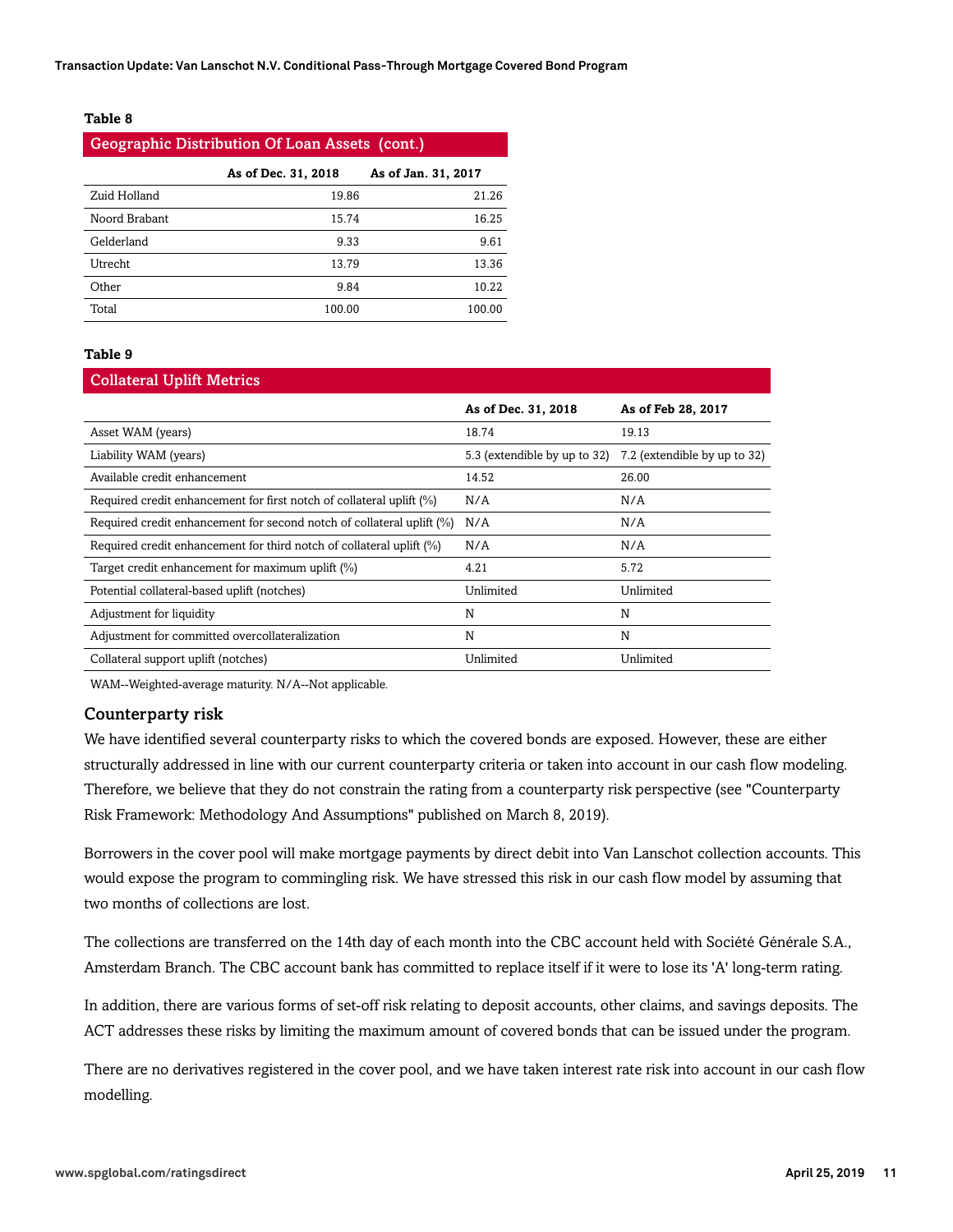#### Country risk

We analyze country risk according to our structured finance ratings above the sovereign criteria (see "Incorporating Sovereign Risk In Rating Structured Finance Securities: Methodology And Assumptions," published on Jan. 30, 2019). Given our 'AAA' long-term unsolicited rating on The Netherlands, country risk does not constrain our rating on the covered bonds.

## <span id="page-11-0"></span>Related Criteria And Research

#### Related Criteria

- Counterparty Risk Framework: Methodology And Assumptions, March 8, 2019
- Incorporating Sovereign Risk In Rating Structured Finance Securities: Methodology And Assumptions, Jan. 30, 2019
- Methodology And Assumptions: Assessing Pools Of European Residential Loans, Aug. 4, 2017
- Structured Finance: Asset Isolation And Special-Purpose Entity Methodology, March 29, 2017
- Guarantee Criteria, Oct. 21, 2016
- Covered Bond Ratings Framework: Methodology And Assumptions, June 30, 2015
- Covered Bonds Criteria, Dec. 9, 2014
- Global Framework For Assessing Operational Risk In Structured Finance Transactions, Oct. 9, 2014
- Credit Stability Criteria, May 3, 2010
- Understanding S&P Global Ratings' Rating Definitions, June 3, 2009

#### Related Research

- Global Covered Bond Characteristics And Rating Summary Q1 2019, April 11, 2019
- Global Covered Bond Insights Q1 2019, April 11, 2019
- Criteria Guidance: Counterparty Risk Framework: Methodology And Assumptions, March 8, 2019
- Dutch RMBS Index Report Q4 2018, Feb. 19, 2019
- Criteria Guidance: Incorporating Sovereign Risk In Rating Structured Finance Securities: Methodology And Assumptions, Jan. 30, 2019
- The Netherlands Ratings Affirmed At 'AAA/A-1+'; Outlook Stable, Nov. 16, 2018
- Assessments For Target Asset Spreads According To Our Covered Bonds Criteria, Oct. 16, 2018
- Assessments For Jurisdictional Support According To Our Covered Bonds Criteria, Oct. 16, 2018
- Van Lanschot N.V., July 19, 2018
- Criteria Guidance: Covered Bonds Criteria, May 2, 2018
- Glossary Of Covered Bond Terms, April 27, 2018
- Outlook Assumptions For The Dutch Residential Mortgage Market, April 17, 2018